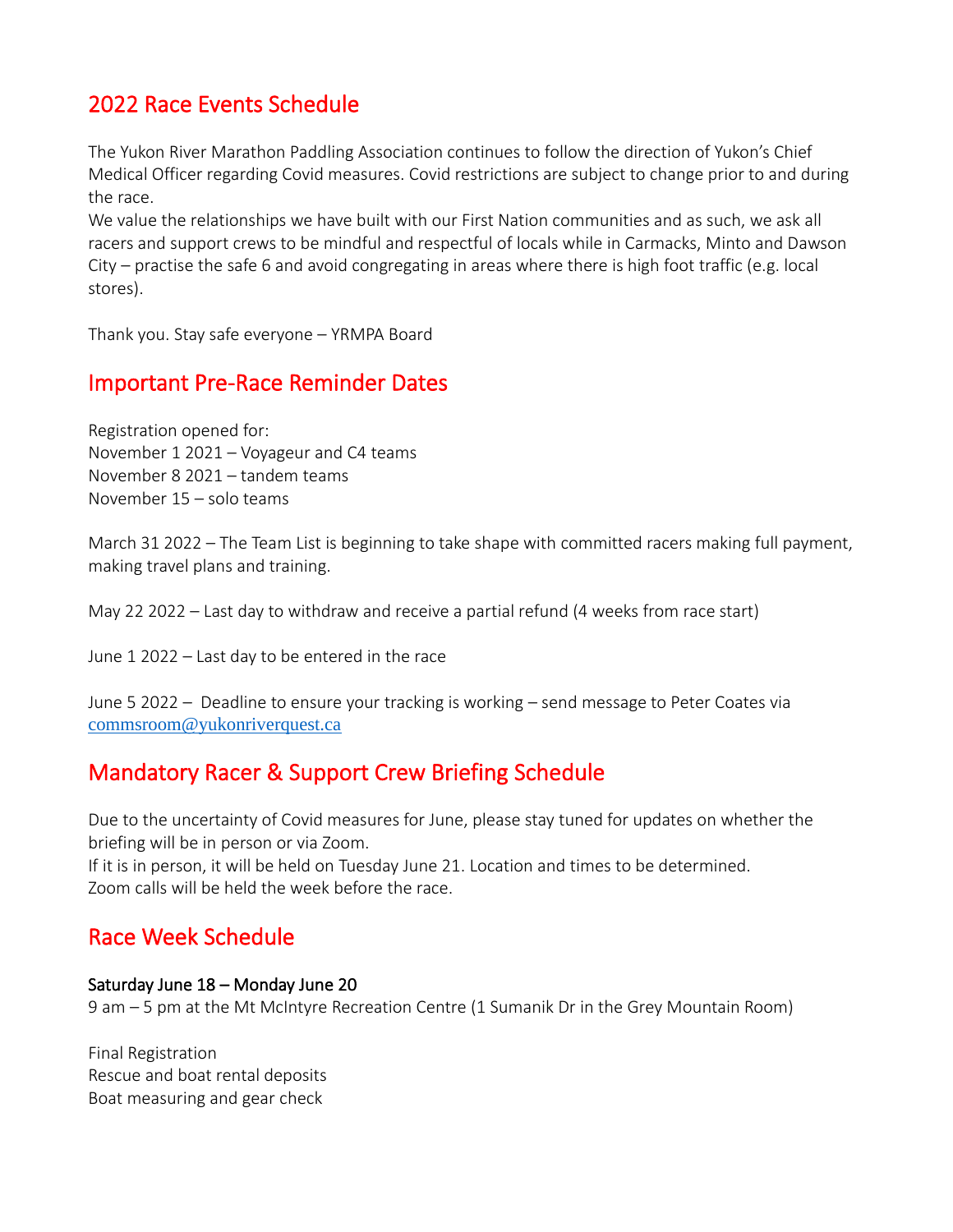It is **MANDATORY** for team members to attend the FINAL REGISTRATION to receive racer packages, bibs, and boat decals.

There will be pre-race boat inspections, and you will need to declare your intended stop times at Carmacks and Minto.

Final registration is available over the 3 three days from 9 am – 5pm. Book your registration day and time by going to [Racer Actions.](https://yukonriverquest.ca/yrq/app/entry8/user.php?race=22yrq)

ALL participants must bring documentation to prove they have adequate medical insurance for a medical evacuation. This includes local racers who must bring their Health Care Cards.

#### Rescue Deposit:

You can "pay" the required rescue deposit and for those renting a boat from us, the damage deposit. "Paying" means that we will put a hold for the deposit on your credit card that will be released or captured immediately after the race. The links to "Pay" will appear on the [Registration](https://yukonriverquest.ca/yrq/app/entry8/register.php) page and [Boat](https://yukonriverquest.ca/yrq/app/entry8/boatRentalLogin.php)  [Rentals](https://yukonriverquest.ca/yrq/app/entry8/boatRentalLogin.php) page. These pages are designed to work reasonably on Smart phones. Doing this early saves time at registration.

### Training Runs

Please contact [Kanoe People](https://www.kanoepeople.com/) or [Up North Adventures](https://upnorthadventures.com/) directly to book your day and time. The put-in is at the same location, next to Kanoe People at Front St and Strickland. Return shuttle provided – masks required while in the vehicle. Teams with voyageur canoes must make separate arrangements and pay a fee as a separate trailer is required.

### TBA (it will either be Sat June 18 or Sunday June 19) - Afternoon training run: Whitehorse to Takhini River Bridge (20 km)

Sponsored by [Up North Adventures](https://upnorthadventures.com/)

Monday, June 20 – Final afternoon training run – Whitehorse to Takhini River Bridge (20 km) Sponsored by [Kanoe People](https://www.kanoepeople.com/)

## Monday June 20 – Meet and Greet

6 pm – 8 pm at [MacBride Museum](https://macbridemuseum.com/) – 1124 Front St.

Join us for light snacks and refreshments at MacBride Museum, a building steeped in Yukon's history. Enjoy getting to know other racers, support crews and the Yukon River Marathon Paddling Assoc.'s Board of Directors. We look forward to seeing you!

## Monday June 20 – All teams in race must be registered by 5 pm (see above)

# Race Day Start Schedule Wednesday, June 22

## 09:00 am start (boats numbered 1- 99):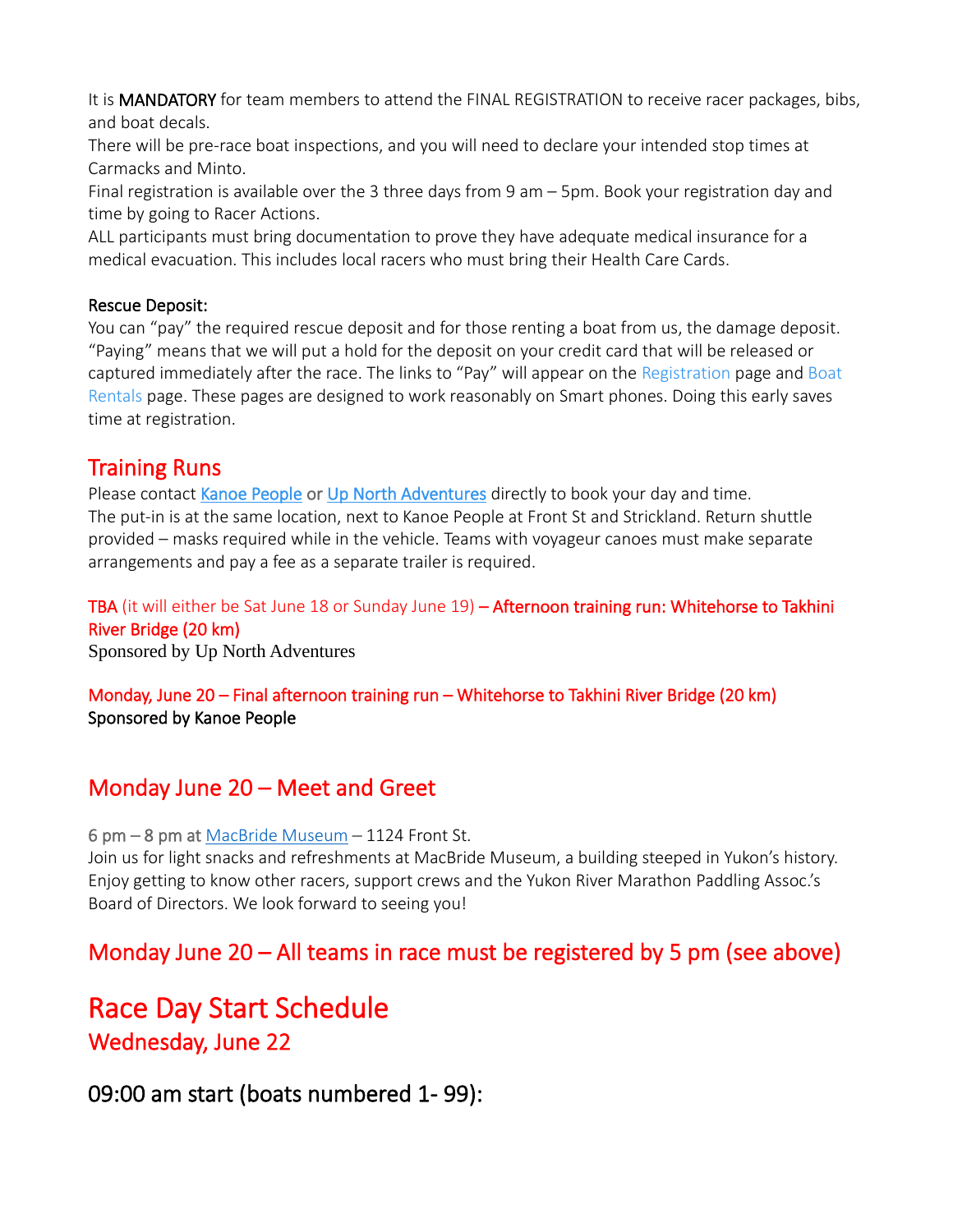#### 06:15 – 08:30 – Positioning of boats and final inspections at Rotary Park

IMPORTANT: Volunteers will coordinate vehicle access to avoid congestion.

- Voyageurs and C4 canoes will be launched by number and moved to their starting locations on the river beginning at 06:15.
- Solo and tandem boats will be lined up by groups of numbers every half hour in their shore launch positions as per the schedule below.
- *Teams need their support crews available to carry or line their boats to start position.*
- After boat/gear are in starting place and vehicle is moved, there will be a final inspection with paddlers.

#### Voyageurs and C4s (by number):

 $#1 - 4 - 06:15 - 06:45$ 

#### Single and double canoes/kayaks and SUPs (by number):

# 5 – 60 – 06:30 – 07:30

#61 – 99 – 07:30 – 08:30

#### Whitehorse 09:00 Start Events

#### 08:30 – Teams line up for Start

Racers are required to follow current Covid measures for race start which may include wearing a mask. Meet under the YRQ banner by the Rotary Park shelter.

#### 09:00 am – Start of 2022 Yukon River Quest and Half Quest

Listen for countdown and horn to start race!

Each team may have 1 support person standing by their boat to assist with the launch. Great views of teams starting on river downtown, and further down river at the end of Burma Road (recommended) and at Policeman's Point checkpoint (high-clearance 4WD vehicles only on Policeman's Point Rd).

All support crew vehicles to vacate the parking lot as soon as possible to allow space for noon racers and support crews.

# Race Day Start Schedule for second fleet

### Wednesday June 22

12:00 (noon) start (boats numbered 100 – 199):

09:15 – 11:30 – Positioning of boats and final inspections at Rotary Park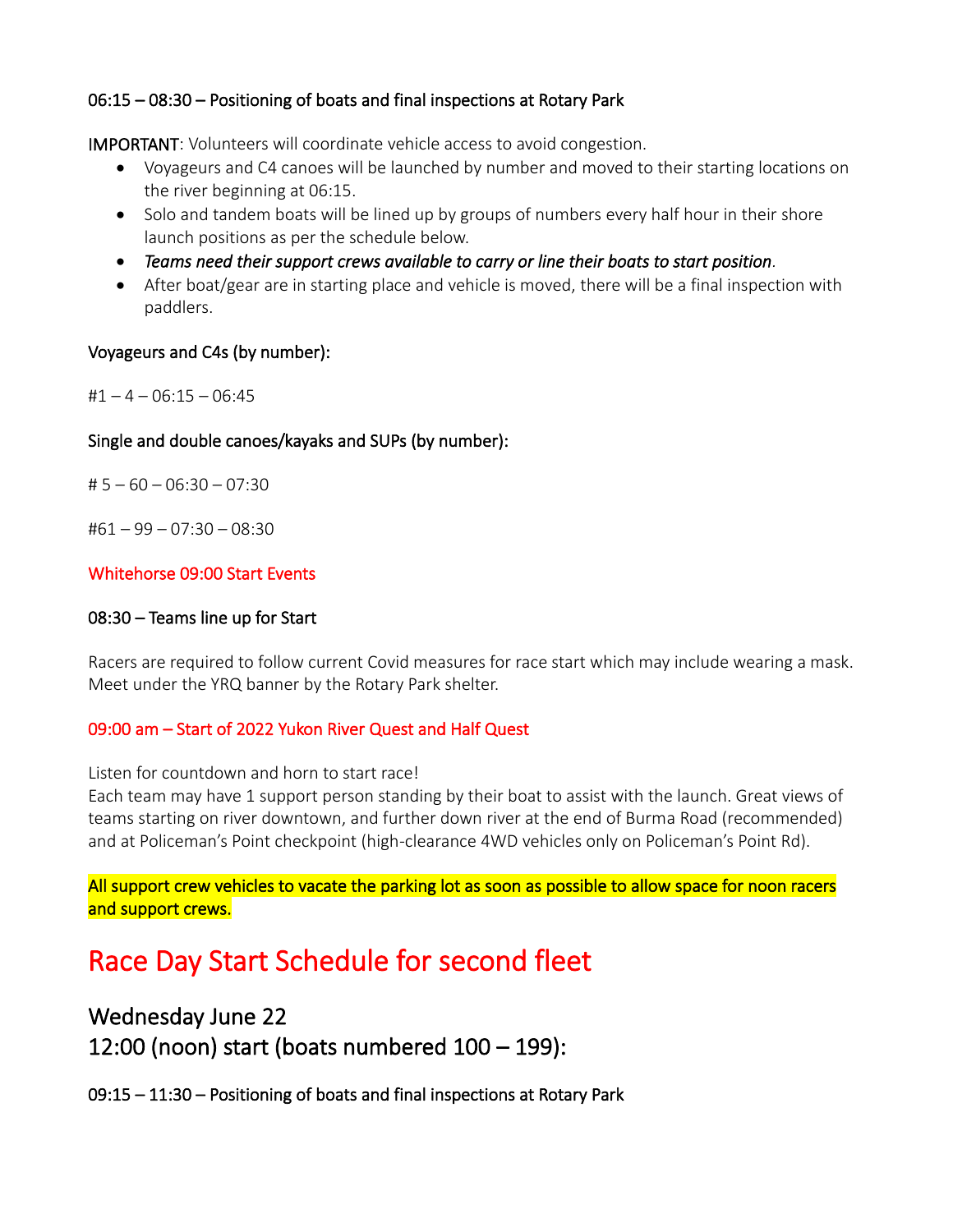#### IMPORTANT:

- Volunteers will coordinate vehicle access to avoid congestion
- Voyageurs and C4 canoes will be launched by number and moved to their starting locations on the river beginning at 09:15
- Solo and tandem boats will be lined up by groups of numbers every half hour in their shore launch positions as per the schedule below
- *Teams need their support crews available to carry or line their boats to start position*
- After boat/gear are in starting place and vehicle is moved, there will be a final inspection with paddlers

#### Voyageurs and C4s (by number):

09:15 – 10:00: # 100 - 116

#### Single and double canoes/kayaks and SUPs (by number):

#117 – 155: 10:00 – 10:45

 $\text{\#156} - 200$ : 10:45 – 11:30

#### Whitehorse 12:00 (noon) Start Events

#### 11:30 – Teams line up for start

Racers are required to follow current Covid measures for race start which may include wearing a mask. Meet under the YRQ banner by the Rotary Park shelter.

#### 12:00 (noon) – Start of 2022 Yukon River Quest and Half Quest for 2<sup>nd</sup> fleet

Listen for countdown and horn to start race!

Each team may have 1 support person standing by their boat to assist with the launch. Great views of teams starting on river downtown, and further down river at the end of Burma Road (recommended) and at Policeman's Point checkpoint (high-clearance 4WD vehicles only on Policeman's Point Rd).

#### CP1, Lake CP2, Carmacks CP3 (A) & (B), and Minto Resort CP4 Checkpoint Schedule

We ask that paddlers and their support be respectful of locals while in Carmacks, Minto and Dawson, keeping the safe six, and avoiding congregating in high foot traffic areas such as a local stores or restaurants.

### Wednesday, June 22

Policeman's Point CP1 Cut-off Time: For 09:00 fleet start: 13:00 (1 pm)

#### For noon start: 16:00 (4 pm)

Teams must reach CP 1 Policeman's Point within 4 hours of starting to remain in the race. A team failing to meet this requirement will be withdrawn by race officials. The team may continue on as a withdrawn team with the Race Marshal's consent (see Rule 29).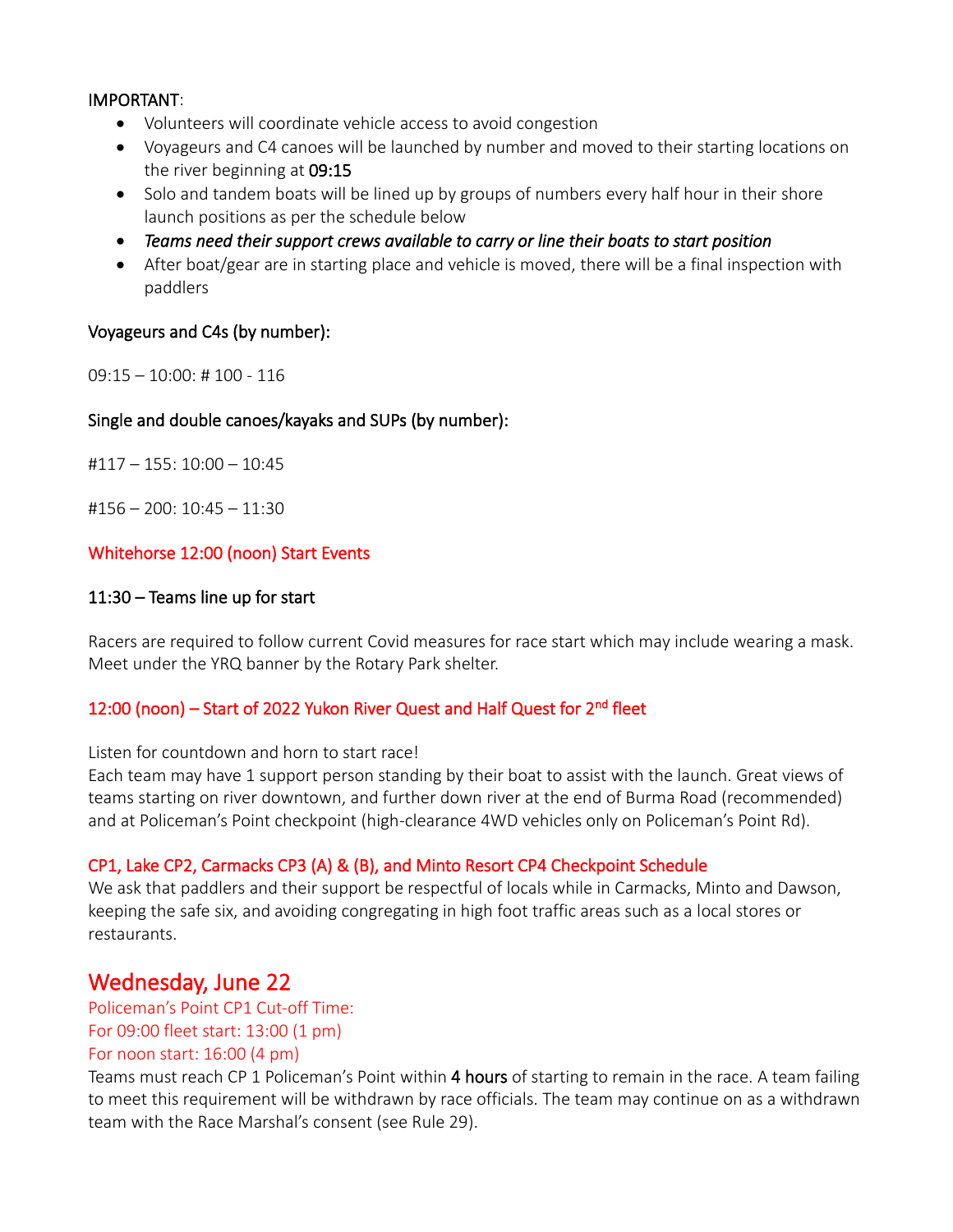#### Afternoon-Evening – Carmacks CP3 (A) Coal Mine Campground and CP3 (B) Bridge Site Set-up

Race volunteers and support crews will gather in Carmacks at the [Coal Mine Campground](https://www.yukonriverquest.com/wp-content/uploads/2022/04/Coal-Mine-Briefing-Notes-Apr-1-2022-FINAL.pdf) Checkpoint for half race teams, voyageur, C4 and SUP teams or at the [Bridge Site](https://www.yukonriverquest.com/wp-content/uploads/2022/04/Bridge-Site-Briefing-notes-FINAL-Apr-1-2022.pdf) Checkpoint for all canoes and kayaks to prepare for racers the next day. Please refer to the [Carmacks Briefing](https://www.yukonriverquest.com/information-for-racers-support-crews-2/) notes for directions and other details. *Arrive early to ensure camping spot and please pay attention to parking instructions.*

### Wednesday/Thursday, June 22/23

CP2 Cut-off Time – All teams off Lake Laberge For 09:00 fleet start: 22:00 (10 pm) For 12:00 (noon) fleet start: 01:00 (1 am)

Teams must pass by CP2 Lower Lake Laberge within 13 hours of their start time to remain in the race. Follow their progress on our [Race Tracker](https://yukonriverquest.ca/yrq/app/entry7/tracker_results.php?race=18yrq) as they enter the Thirty Mile section and paddle through the night past Big Salmon and on to Little Salmon and Carmacks.

## Thursday June 23 06:00 (6 AM) – Carmacks Checkpoints CP3 (A) at Coal Mine Campground and CP3 (B) at the Bridge Site open

CP3 (A) - Carmacks is located at [Coal Mine Campground](http://www.coalminecampground.com/) about 2K past the bridge (for drivers), on the right just before the Campbell Hwy. intersection.

CP3 (B) Bridge Site is located in the heart of Carmacks along the river and just past the Recreation Centre.

Teams usually start arriving around 07:00 and continue to arrive until the cut-off time for remaining in the race.

### Carmacks Checkpoint CP3 (A) and (B) Cut-off time

All teams must arrive at the Coal Mine Campground Checkpoint CP3 (A) or the Bridge Site Checkpoint CP3 (B) within 34 hours of the start.

19:00 Thursday evening for the 9am start group

22:00 Thursday evening for the noon start group

All teams must depart Carmacks by 06:00 Friday morning  $-$  (42 hours from the start for the noon fleet or 45 hours from the start for the 9 am fleet)

A team failing to meet this requirement will be withdrawn by race officials.

After signing in, teams will be given a time when they are allowed to leave the checkpoint.

Any team that has not left Carmacks checkpoint by 06:00 Friday, will be deemed to have abandoned the race.

If a team has scratched and has not notified the Checkpoint Coordinator by the time the checkpoint closes, a penalty of \$100.00 will be levied.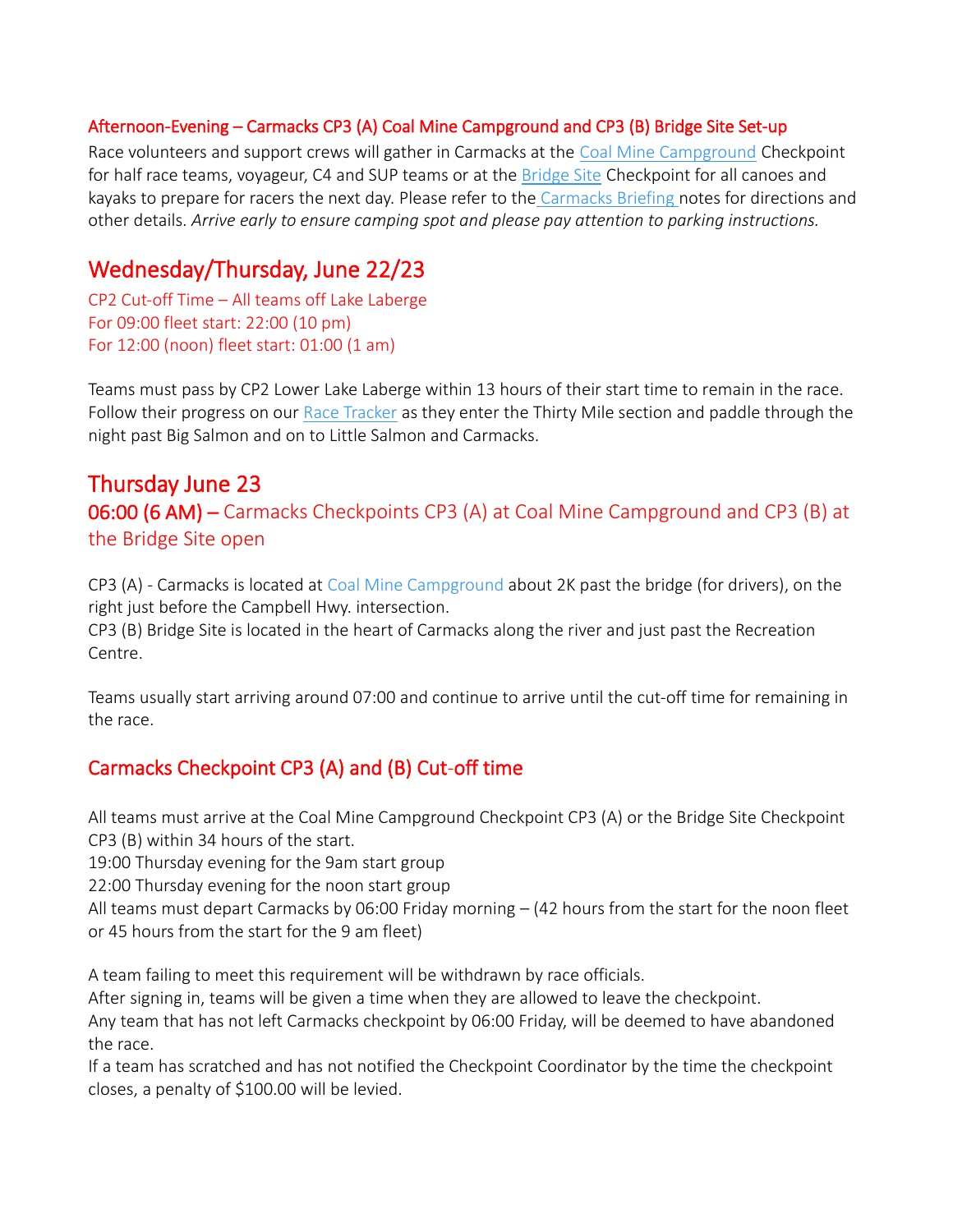If adverse weather conditions on the lake or river cause a stoppage or delay in the race, these required times may be altered at the discretion of the Race Marshal.

Mandatory Layovers: There are two layovers for the race. The first is Carmacks, and the second is Minto.

- Teams must stop in Carmacks and Minto but may choose to divide their mandatory 10-hour rest time between the two checkpoints as they see fit
- Support crews must assess their teams to verify if they are in adequate condition to continue even if the plan is to stop and go. First aid personnel are available nearby.
- Teams arriving in Carmacks after 16:00 on Thursday must stop for at least 3 hours
- Teams are expected to advise the race before the start what their anticipated stop time in Carmacks will be. This is only advisory. They can change their mind at Carmacks with no penalty. Please advise us in Carmacks of changes in your plan.
- In Carmacks an anticipated-out time label will be attached to your boat based on this advise
- At Carmacks, teams may be given full assistance by their support crew. *Personal flotation devices or lifejackets are required while on the dock or anywhere near the shore (bring your own if you have one).*

*Congested area – please pay attention to parking information.*

### Half Quest Finishers

### All HALF QUEST FINISHERS (after crossing the timing line) take out at the Coal Mine Campground dock.

## Thursday June 23 10:00 (10 am) – Minto Resort Checkpoint CP4 Opens

CP4 is located at Minto Resort about 74 kilometres/46 miles (for drivers) from Carmacks. Turn left at the Minto Resort sign just past the KM 428 post. This checkpoint on river right is the last road access point before Dawson City.

- Teams could start arriving at the Minto Resort checkpoint as early as noon on Thursday June 23
- All teams MUST STOP at Minto (This can be a touch and go if teams rest the full 10 hours in Carmacks)
- Teams who have not stopped for at least 10 hours at Carmacks are required to stop here for the remainder of their required 10-hour rest
- A label will be attached to their boat with the earliest time they are allowed to leave
- The rest time at Carmacks that will be subtracted from the 10-hour required rest is the actual time spent in Carmacks, not any advisory time that you may have given the race
- *Lifejackets are required when on the dock or anywhere near the shoreline (bring your own if you have one)*

*Congested area – please pay attention to parking information.*

### Minto Resort Checkpoint Cut-off time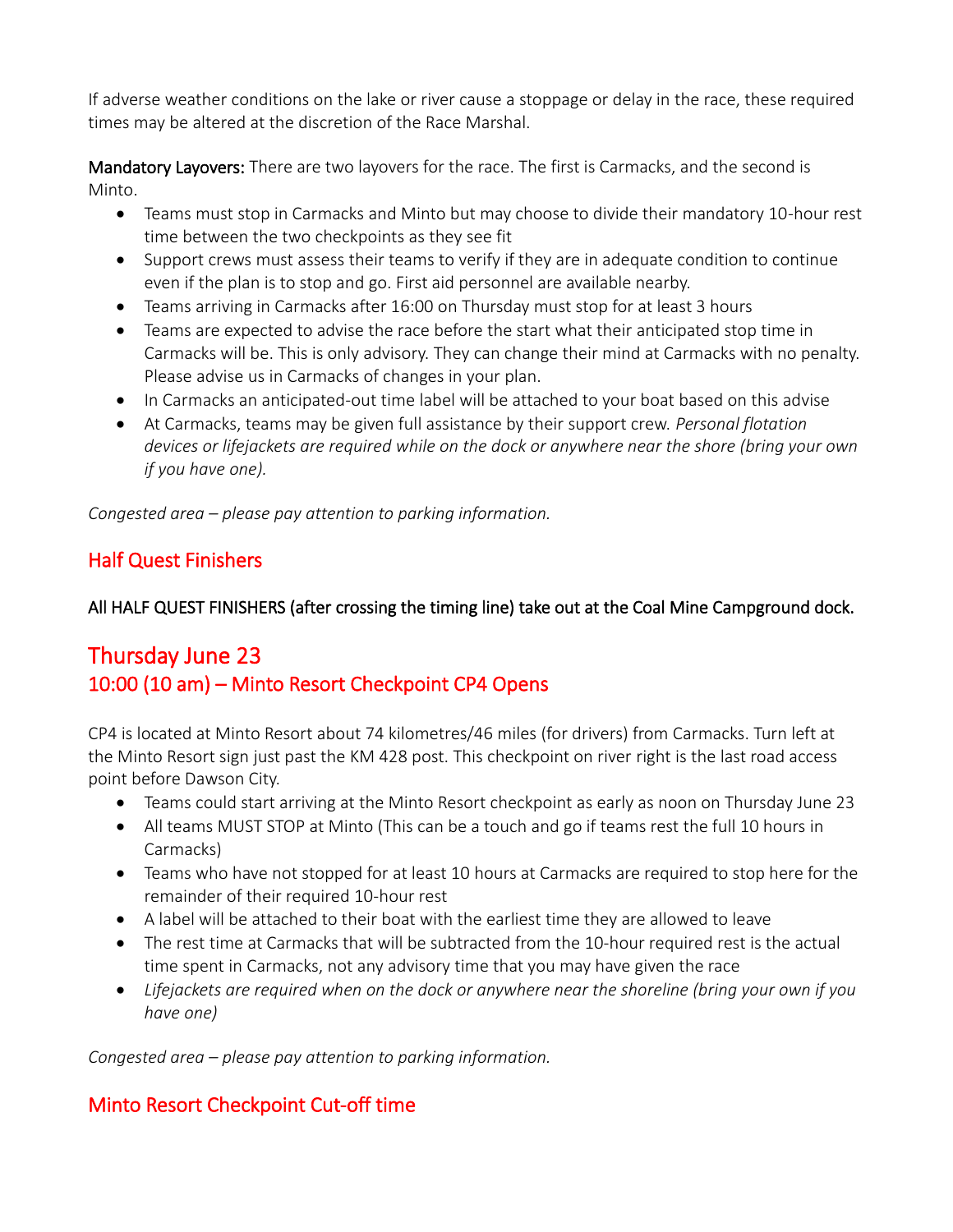- All teams must arrive at the Minto Resort Checkpoint within 49 hours of their designated start time
- All teams must leave Minto Resort Checkpoint by Friday June 24 at 01:00
- A team failing to meet this requirement will be withdrawn by race officials
- After signing in, teams will be given a time when they are allowed to leave the checkpoint
- Any team that has not left Carmacks checkpoint by 06:00 Friday, will be deemed to have abandoned the race
- If a team has scratched and has not notified the Checkpoint Coordinator by the time the checkpoint closes, a penalty of \$100.00 will be levied
- If adverse weather conditions on the lake or river cause a stoppage or delay in the race, these required times may be altered at the discretion of the Race Marshal

## Friday, June 24

### 06:00 (6 am) – Carmacks Checkpoint CP3 Closes

All teams in the race must depart by this time. CP3 (A) and (B) will break down earlier if last team has left.

### 01:00 (1 PM) – Minto Resort Checkpoint CP4 Closes

All teams in the race must depart by this time. CP4 will break down earlier if last team has left. On the River – Track your teams through remote checkpoints Watch for times on our [Race Tracker](https://yukonriverquest.ca/yrq/app/entry7/tracker_results.php?race=18yrq) as teams pass Fort Selkirk, Thistle Creek, and Sixty Mile.

# Dawson City Finish Line Schedule

We ask that paddlers and their support be respectful of locals while in Carmacks, Minto and Dawson, keeping the safe six, and avoiding congregating in areas such as a local stores or places where there is lots of foot traffic, etc.

## Friday, June 24 12:00 (12 noon) – Dawson City Finish Line Checkpoint Opens

The Dawson City Finish Line Checkpoint is located on Yukon River dike between the gazebo and historic CIBC bank building. First teams have arrived as early as 14:00 (2 pm) in fast water years or into the evening in slow water years. After teams finish, they will be directed to the docking area downstream on the right.

### Saturday, June 25

### All day – Welcome teams!

Teams will be tired but elated and motivated as you applaud them towards the finish line on the waterfront – they earned it, all 715 kms!

### 21:00 (9 PM or sooner) – Dawson City Checkpoint Closes

Cut-off time for official finish is 21:00 (Saturday June 25). The checkpoint will shut down at this hour or earlier if the final team has arrived. Race officials will not be responsible for monitoring the progress of